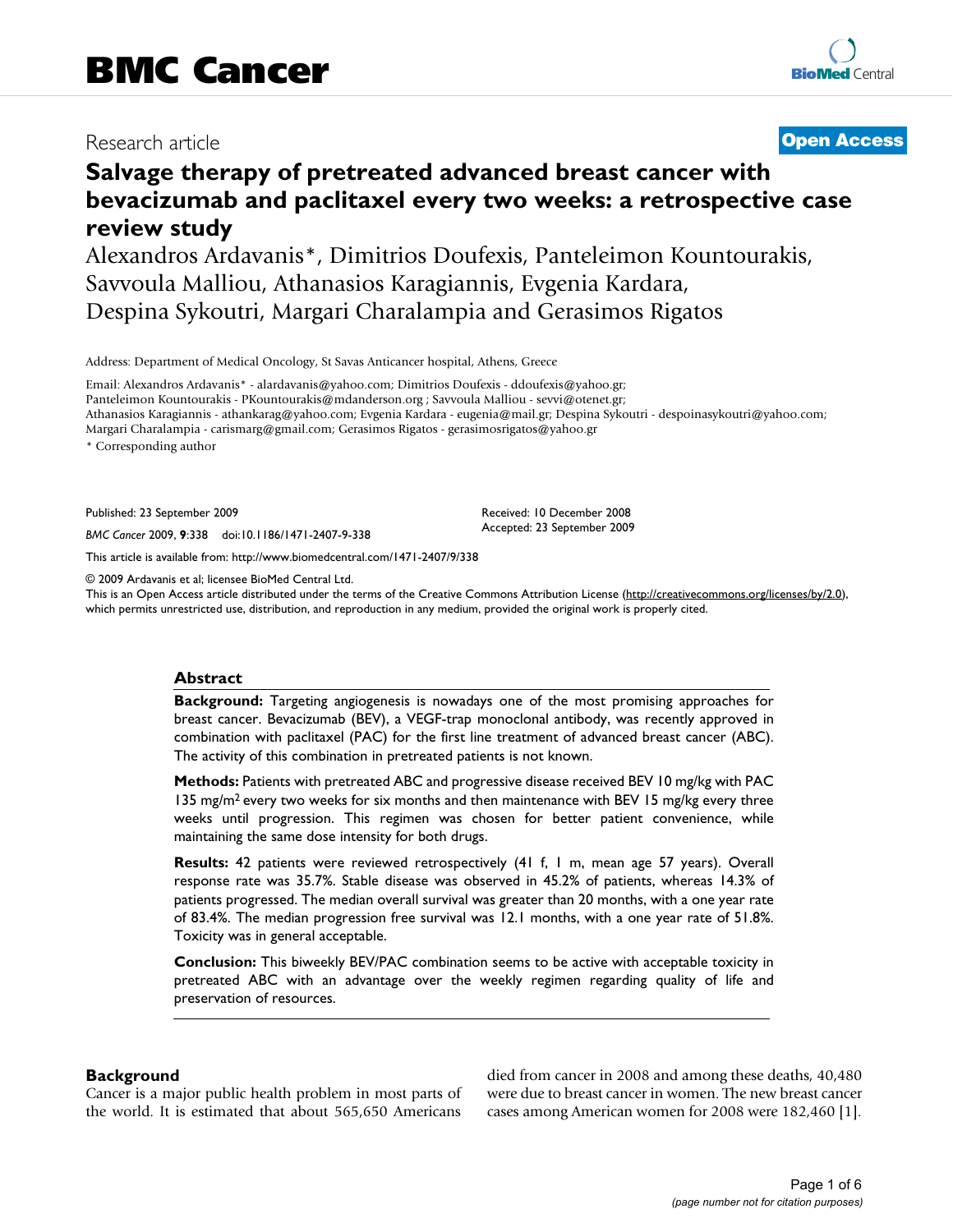Despite adjuvant chemotherapy, approximately 40--50% of patients will develop recurrent and/or metastatic breast cancer with angiogenesis, playing a central role in both local tumour growth and distant metastasis formation [[2](#page-4-1)]. Multiple angiogenic factors are commonly expressed by invasive breast cancers and the 121-amino-acid isoform of vascular endothelial growth factor (VEGF) predominates [[3\]](#page-4-2).

Bevacizumab (BEV) (Avastin©, F. Hoffmann-La Roche Ltd) is a recombinant humanized monoclonal antibody against VEGF. Preclinical in vivo models demonstrate that BEV inhibits growth of a variety of human cancer cell lines in a dose dependent manner. In addition, by eliminating the excess VEGF, the newly formed tumour vessels become less permeable, resulting thus in reduction of interstitial pressure. It has been shown that the latter effect increases the diffusion of chemotherapeutic drugs in the tumour and perhaps potentiates their activity [\[4\]](#page-5-0).

In general, combination chemotherapy results in higher response rates, longer times to progression [\[5\]](#page-5-1) and in some studies prolongs overall survival [\[6\]](#page-5-2), when compared to single agent therapy. In a phase III trial, the addition of BEV to capecitabine in patients previously treated with anthracyclines and taxanes significantly increased the objective response rate  $(9.1\% \text{ vs. } 19.8\%, p = 0.001)$ but not progression-free survival (4.2 vs. 4.9 months; hazard ratio for disease progression, 0.98) or overall survival (15.1 vs. 14.5 months) [\[7\]](#page-5-3). In another phase III trial by Miller et al., paclitaxel plus bevacizumab significantly prolonged progression-free survival as compared with paclitaxel alone (median, 11.8 vs. 5.9 months; *p* < 0.001) and increased the objective response rate (36.9% vs. 21.2%, *p* < 0.001) in the first line setting. The overall survival rate, however, was similar in the two groups (median, 26.7 vs. 25.2 months;  $p = 0.16$  [[8](#page-5-4)].

The combination of BEV and PAC seems to be a promising combination and has been recently approved as initial therapy for patients with ABC [\[8\]](#page-5-4), nonetheless, literature data regarding this combination in the  $2<sup>nd</sup>$ + line of treatment are scarce.

In an effort to estimate the potential benefit of a prospective, randomized controlled trial comparing the combination of BEV and PAC to PAC alone in pre-treated patients, we analysed the data of patients with ABC in the  $2<sup>nd</sup>$ + line of treatment, who received a modified biweekly regimen of BEV and PAC.

# **Methods**

# *Patient eligibility and baseline evaluation*

The population included male and female patients, 18 years of age or older, with histologically or cytologically confirmed ABC, who had received at least one line of cytotoxic treatment for metastatic disease. Minimum time interval from last administration of taxanes required for inclusion was 9 months. For this retrospective analysis of patient records, approval was obtained from the Institutional Review Board (IRB,7996/361).

Additional inclusion criteria included Eastern Cooperative Oncology Group (ECOG) performance status of 0 or 1, no significant cardiovascular disease, no previous thromboembolic disease and adequate renal, hepatic, and hematologic function. The presence of measurable tumour was not required for inclusion. Patients were excluded if they had had another cancer within a period of 5 years before initiation of 2nd line treatment, major surgery within a period of 4 weeks before initiation of 2nd line treatment, or if they had a non-healing wound or fracture, an infection requiring parenteral antibiotics at the time of initiation of 2nd line treatment. Patients were excluded if they were on therapeutic anticoagulant agents, non-steroidal anti-inflammatory agents. Use of prophylactic low-dose anticoagulant agents wasn't considered as an exclusion criterion.

Pre-treatment evaluation included a complete medical history and physical examination, a full blood count, a biochemical profile (SGOT, total bilirubin, creatinine), prothrombin time, INR, and partial thromboplastin time. In addition, computed tomography (CT) of the chest, abdomen and brain or magnetic resonance imaging (MRI), and assessment of performance status according to ECOG were performed [\[9](#page-5-5)]. A complete blood count was obtained regularly. An interim medical history, physical examination and the laboratory tests listed above were repeated prior to the start of each cycle of therapy.

# *Treatment plan*

All patients received BEV 10 mg/kg with PAC 135 mg/m2 with appropriate premedication and supportive care, every two weeks for six months and then maintenance with BEV 15 mg/kg every three weeks until progression. This regimen was chosen instead of the established one (weekly PAC) for better patient convenience, while maintaining the same dose intensity of the established weekly regimen for both drugs. Treatment was interrupted in case of proteinuria (urinary protein excretion,  $\geq 2000$  mg per 24 hours). Antihypertensive therapy was administered at the discretion of the treating physician. BEV therapy was not withheld or discontinued for PAC-related toxic effects. The patients continued therapy until disease progression or prohibitive toxic effects occurred. Patients who discontinued PAC without disease progression (i.e., because of toxic effects or at the discretion of the patient or investigator) continued BEV monotherapy until disease progression or unacceptable toxic effects occurred.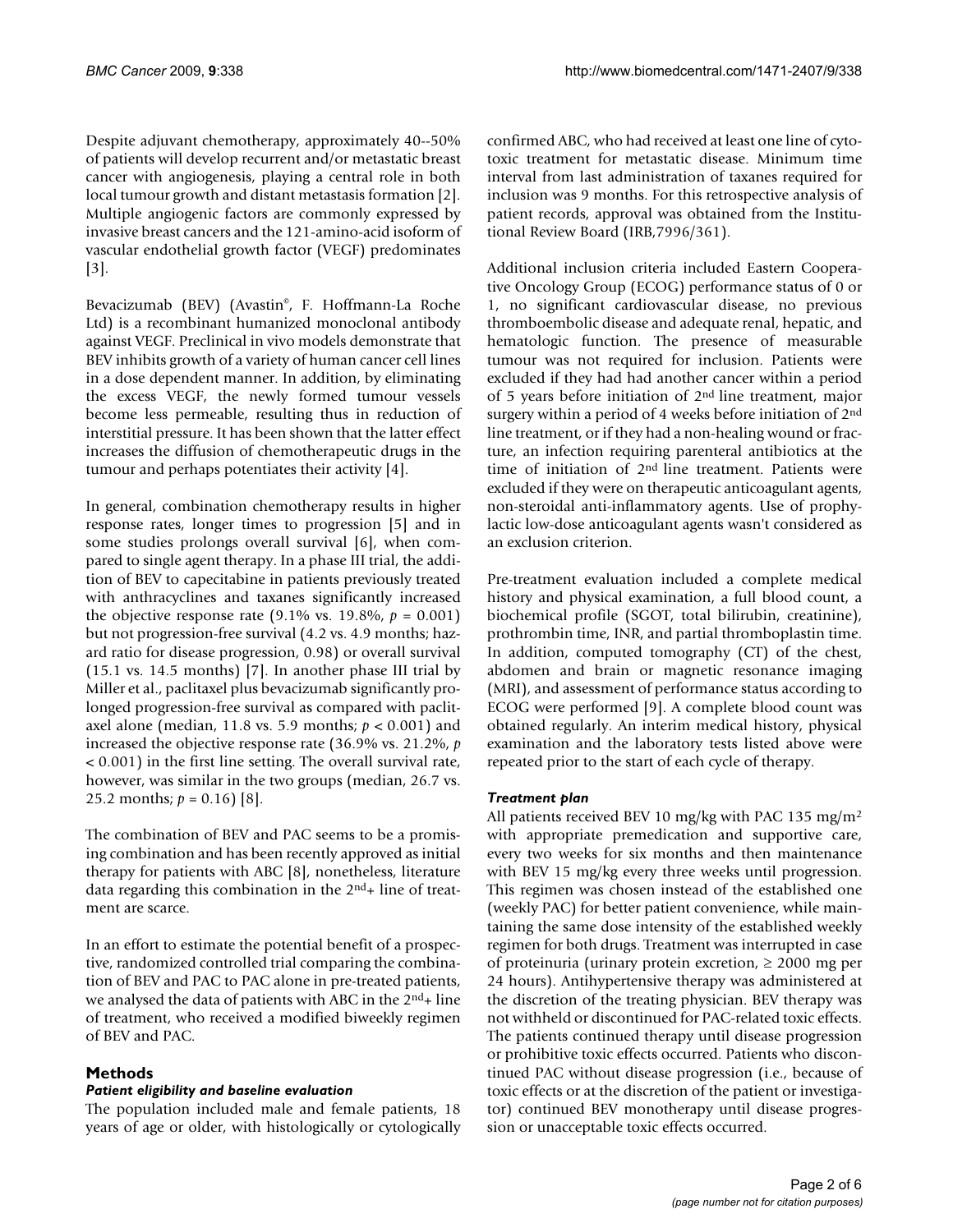## *Safety and efficacy*

Toxicities were evaluated on days 1 and 15 of each treatment cycle and graded according to the National Cancer Institute Common Toxicity Criteria NCI-CTC, version 2.0. Tumour response was determined by the treating physicians according to WHO criteria [\[10](#page-5-6)] at baseline and every 12 weeks until disease progression.

## *Statistical analysis*

Our analysis objective of was the preliminary assessment of the efficacy and toxicity profile of the combination of BEV and PAC in patients with ABC.

Data are expressed as median and min-max for continuous variables and as percentages for categorical data. The Kolmogorov---Smirnov test is utilized for normality analysis of the parameters. Overall survival (OS) and progression-free survival (PFS) are estimated with the Kaplan-Meier product--limit method [[11\]](#page-5-7). All tests are two-sided with 95% significance level. The statistical analysis was carried out using the statistical package SPSS ver. 15.00 (Statistical Package for the Social Sciences, SPSS Inc., Chicago, Ill., USA).

# **Results**

#### *Patients*

41 female and 1 male patients, who presented with ABC between January 2007 and December 2008 were reviewed. Median age was 57.5 years (range 33-82 years). All patients had previously received cytotoxic chemotherapy with taxanes and/or anthracyclines for metastatic disease. HER-2 positivity was noticed in 15 patients (35.7%). The median number of cycles of paclitaxel administered was 9 (range 3-12) and of bevacizumab was 21 (3-29). A summary of baseline patient characteristics is shown in Table [1.](#page-2-0) No patient was withdrawn from the study.

#### *Toxicity*

Grade I neutropenia was encountered in 5 patients (11.9%) and grade II or III in 7 patients (16.6%). Only one patient (2.4%) developed grade IV neutropenia and one was diagnosed with febrile neutropenia. In 4 patients with grade III or IV neutropenia the treatment dose was reduced by 10%. Low grade anaemia (I-II) was observed in 4 patients (9.5%) and grade I-III neuropathy was seen in 33.3% of patients, with grade II neuropathy being the most frequently occurring (6 patients, 14.3%). Hypertension was seen in 16.7% of patients and was managed medically. Proteinuria was rarely clinically significant. Thromboembolic events were infrequent overall; however, there was one death recorded due to cerebrovascular ischaemia (stroke) related to treatment. The treatment related adverse events are summarised in Tables [2](#page-2-1) [&3.](#page-3-0)

<span id="page-2-0"></span>

| Table 1: Baseline patient and disease characteristics |  |
|-------------------------------------------------------|--|
|-------------------------------------------------------|--|

|                            | No. of Patients ( $n = 42$ ) | %    |
|----------------------------|------------------------------|------|
| Median Age (years)         | 57.5                         |      |
| Range                      | 33-82                        |      |
| <b>HER2</b> status         |                              |      |
| Negative                   | 27                           | 64.3 |
| Positive                   | 15                           | 35.7 |
| Metastatic disease         |                              |      |
| Bone                       | 21/42                        | 50   |
| Liver                      | 17/42                        | 40.5 |
| Skin                       | 16/42                        | 38.1 |
| Lung                       | 12/42                        | 28.6 |
| CNS <sup>+</sup>           | 5/42                         | 11.9 |
| Lymph nodes                | 4/42                         | 9.5  |
| Bone marrow                | 1/42                         | 2.4  |
| Malignant pleural effusion | 4/42                         | 9.5  |
| Malignant ascites          | 1/42                         | 2.4  |
| Line of treatment          |                              |      |
| 2 <sub>nd</sub>            | 21                           | 50   |
| 3rd                        | 15                           | 35.7 |
| 4 <sup>th</sup>            | 4                            | 9.5  |
| 5th                        | 2                            | 4.8  |
|                            |                              |      |

†CNS: Central nervous system

### *Efficacy*

Out of the 42 patients, 3 patients (7.1%) achieved complete response, while 12 patients (28.6%) had partial response, leading to an overall response rate of 35.7%. Impressive responses were noticed in skin lesions and two remissions in CNS lesions were recorded. Finally, stable disease was observed in 19 patients (45.2%), whereas 6 patients (14.3%) progressed (Table [4\)](#page-4-3). At 20 months of follow-up, the projected (Kaplan-Meier) overall survival was approximately 70%. This implies that the median OS is greater than 20 months, with a one year OS rate of 83.4% (Figure [1](#page-3-1), Table [5](#page-4-4)). The median progression free survival (PFS) was 12.1 months, with a one year PFS rate of 51.8% (Figure [2](#page-4-5), Table [5\)](#page-4-4).

#### **Discussion**

In our analysis, 42 patients with metastatic breast carcinoma previously treated with taxanes and/or anthracy-

<span id="page-2-1"></span>

|  | Table 2: Treatment related adverse events |  |  |  |
|--|-------------------------------------------|--|--|--|
|--|-------------------------------------------|--|--|--|

|                                                        | No. of Patients ( $n = 42$ )    |                               |                    |                 |
|--------------------------------------------------------|---------------------------------|-------------------------------|--------------------|-----------------|
|                                                        | Grade I                         | Grade II                      | Grade III          | <b>Grade IV</b> |
| Haematological<br>Anaemia<br>Neutropenia<br>Neuropathy | 3(7.1%)<br>5(11.9%)<br>5(11.9%) | 1(2.4%)<br>4(9.5%)<br>6(14.3) | 3(7.1%)<br>3(7.1%) | 1(2.4%)         |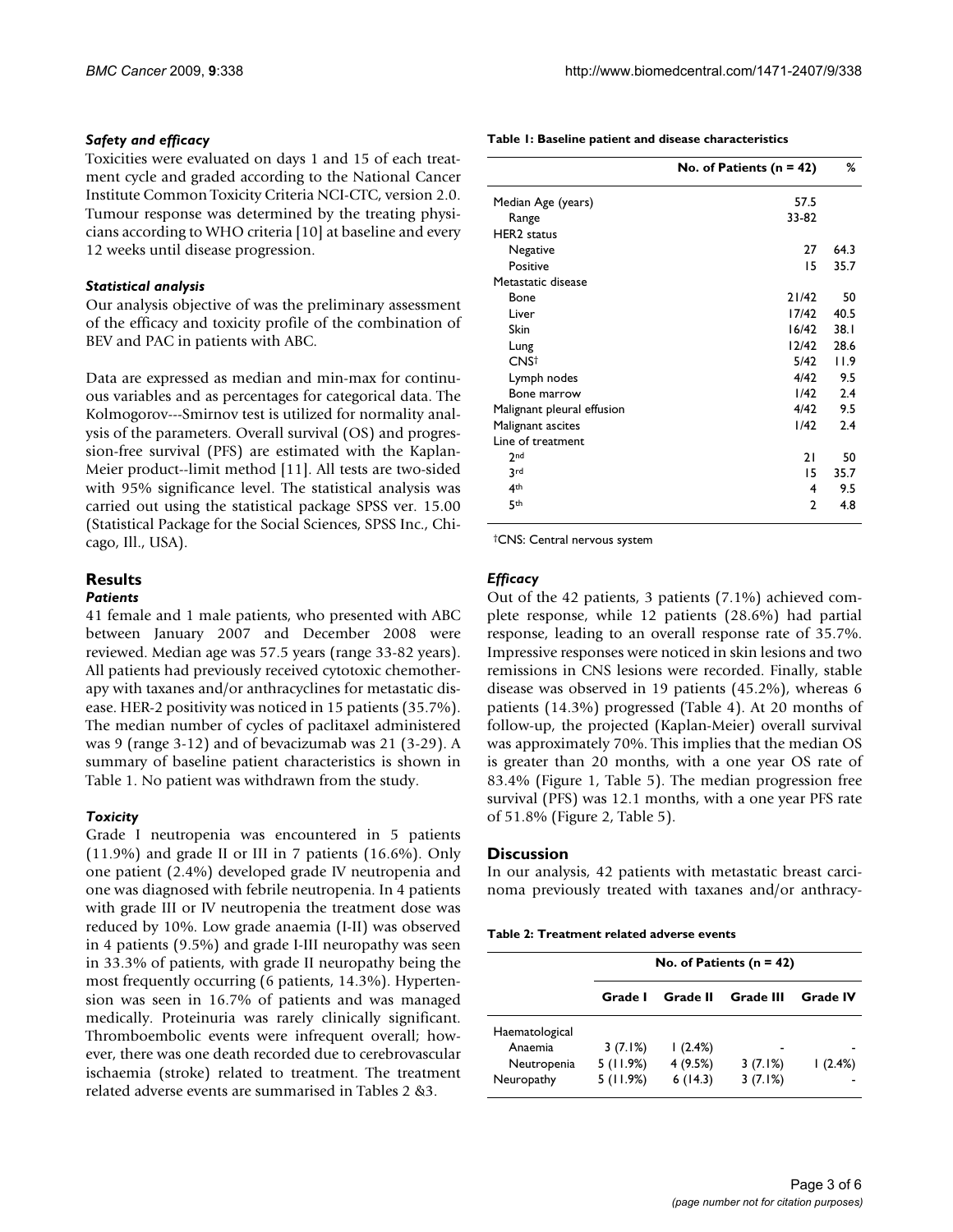<span id="page-3-0"></span>

|                                 | No. of patients $(n = 42)$ | ℅    |
|---------------------------------|----------------------------|------|
| Hypertension (Grade I)          |                            | 16.7 |
| Proteinuria (Grade II)          |                            | 4.8  |
| Febrile neutropenia (Grade III) |                            | 2.4  |
| Arterial thrombosis (Grade II)  |                            | 2.4  |
| Venous thrombosis (Grade II)    |                            | 2.4  |
| Toxicity related deaths         |                            | 24   |

clines based regimens and who received a biweekly, combination regimen of BEV and PAC as  $2<sup>nd</sup>$ + line of treatment, were reviewed. Overall response rate was 35.7% and disease progression rate was 14.3%. The median OS was greater than 20 months and the median PFS was 12.1 months. The treatment was generally well tolerated and toxicity was acceptable. Only one death was recorded due to toxicity.

Anthracyclines and taxanes are the most effective agents for treatment of hormone receptor-negative breast cancer. The taxanes, PAC and docetaxel, have been found to be as efficacious as anthracyclines in the first-line therapy for ABC [\[5](#page-5-1)[,12](#page-5-8),[13](#page-5-9)]. Even in second- and third-line settings, PAC has demonstrated single-agent response rates of 35% to 53% and response durations ranging from 6.8 to 7.5 months [\[14](#page-5-10)[,15](#page-5-11)]. However, the widespread use of anthracyclines and taxanes, especially PAC, in the adjuvant setting has led to an increasing number of patients presenting with advanced disease that is resistant or intolerant to both drugs. Although there is no standard chemotherapy for patients with ABC after failure of anthracyclines and taxanes, combination chemotherapy is the most commonly used method of treatment [[16\]](#page-5-12).

<span id="page-3-1"></span>

#### Figure 1

**Total overall survival (OS) of patients with ABC in the 2nd+ line of treatment, who received a modified biweekly regimen of BEV and PAC**.

In a phase I/II study of 75 pretreated patients with ABC, BEV revealed clinical activity as a single agent, with an objective response rate of 9.3%; 17% of patients had a response or were stable at 22 weeks [\[17](#page-5-13)]. A phase III trial of capecitabine (2500 mg/m2/d on day 1--14 every 3 weeks) alone or in combination with BEV (15 mg/kg on day 1) in 462 patients previously treated with both an anthracycline and a taxane was well tolerated and significantly increased the response rate  $(19.8\% \text{ vs. } 9.1\% \text{ ; } p =$ 0.001). Nevertheless, this did not result into improved progression free survival (PFS) (4.86 *vs.* 4.17 months) or OS (15.1 *vs.* 14.5 months). It was hypothesised that the optimal time to use an anti-angiogenic agent might be earlier in the course of disease [\[7\]](#page-5-3). In the pivotal E2100 phase III trial 722 previously untreated patients with ABC were randomised to PAC 90 mg/m2 on days 1, 8, 15 of a 28-day cycle with or without BEV 10 mg/kg on days 1 and 15. The tolerability of the combination therapy was acceptable; hypertension rate requiring therapy on the BEV arm was 15% *vs.* 1.4% in the PAC group. PFS (11.4 *vs.* 6.1 months,  $p < 0.0001$  and overall response rate (29.8% *vs.* 13.8%, *p* < 0.0001) were significantly increased in the combination group. Notably, there was a trend towards improved OS in the combination arm (26.7 vs. 25.2 months;  $p = 0.16$ ; nevertheless, longer follow-up is needed to demonstrate a benefit in survival [\[8](#page-5-4)]. Currently, there are insufficient data in the literature regarding the use of the PAC and BEV combination in pretreated patients with ABC. Our results show that the combination of BEV and PAC in this patient population leads to an overall response rate of 35.7%, median OS greater than 20 months and median PFS of 12.1 months. The presence of a significant percentage of metastases with more favourable prognosis among our patients (skin, bone, lungs), might in part explain the better, as compared to previous reports, results observed; moreover, the lower than reported in the literature percentage of HER2-negative patients (eventually including dismal phenotypes, as Basal-like, Normal-like) may also be responsible for the somewhat improved results, although interpretation of this observation is equivocal based on current knowledge. Finally, response of evaluable-disease (bone, ascites, pleural effusion) sites might have been overestimated.

Conversely, it should be emphasized that, 50% of patients were treated in third or more line; this, if confirmed by others, would suggest that antiangiogenic therapy may maintain a high activity even in heavily pretreated breast cancer.

Toxicity was acceptable with easily manageable side effects. We recorded one death due to cerebrovascular ischaemia, possibly related to treatment, in line with Miller *et al*, who report in their study a significant increase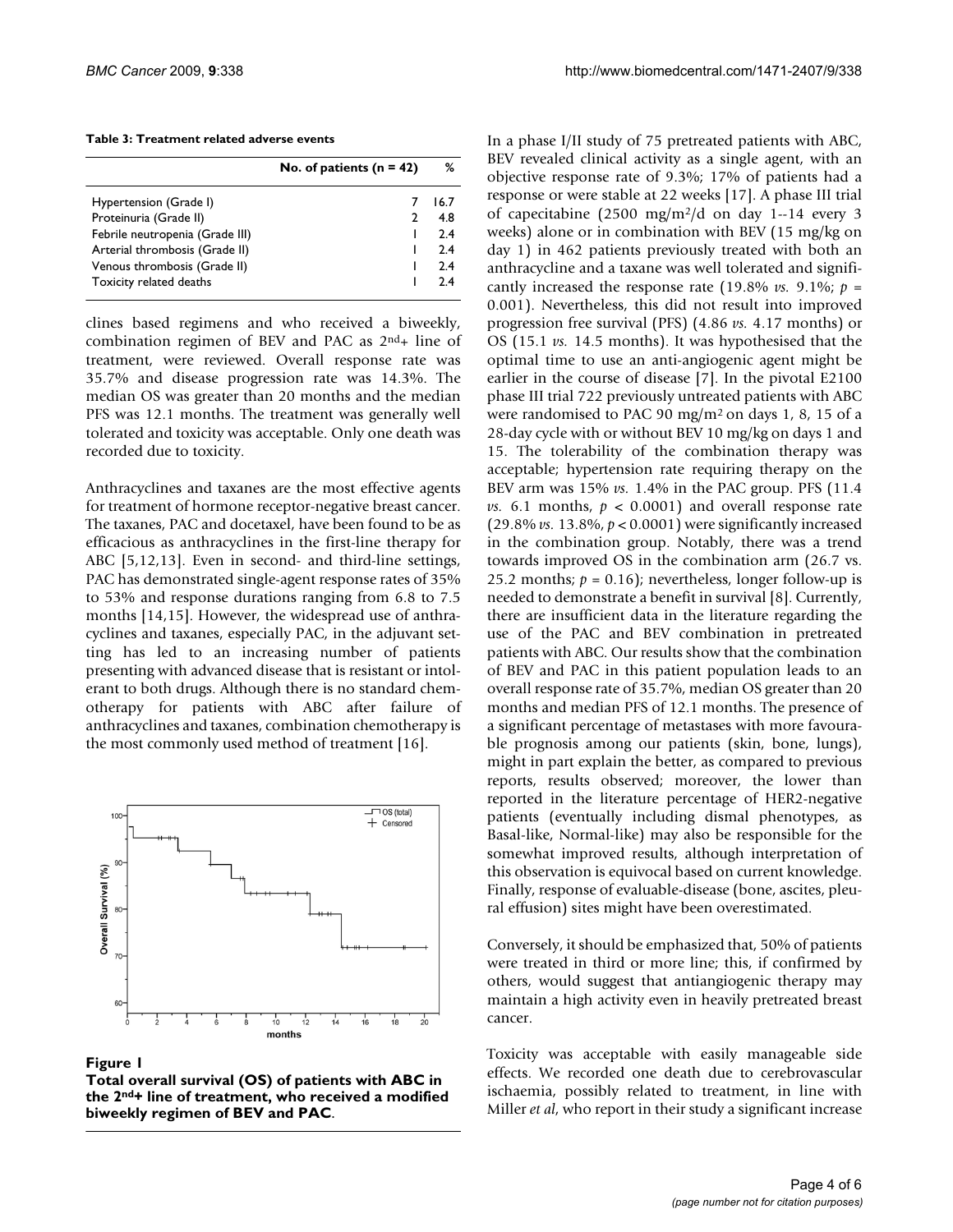<span id="page-4-5"></span>

Figure 2 **Total progression free survival (PFS) of patients with ABC in the 2nd+ line of treatment, who received a modified biweekly regimen of BEV and PAC**.

in cerebrovascular ischemia among patients receiving combined therapy (1.9% vs. 0.0%, *p* = 0.02) [\[8\]](#page-5-4).

The main drawbacks of this study are the small number of patients and its retrospective nature, however, the trends observed in OS, as well as in PFS justify the need for further prospective randomized trials. Ongoing studies, such as the Ribbon and Ribbon 1, may confirm our results in the future.

The biweekly BEV/PAC combination seems to be active with acceptable toxicity and may represent an interesting option for salvage therapy in the "exhausted" patients with pretreated ABC. Furthermore this biweekly regimen has a clear advantage over the weekly one in terms of quality of life and resource sparing.

# **Conclusion**

The biweekly BEV/PAC combination seems to be active with acceptable toxicity and may represent an interesting option for salvage therapy-in this group of "exhausted" patients with pretreated ABC- that needs further investiga-

#### <span id="page-4-3"></span>**Table 4: Response rates**

|                         | Patients ( $n = 42$ ) |
|-------------------------|-----------------------|
| Response (WHO criteria) |                       |
| Complete                | 3(7.1%)               |
| Partial                 | 12(28.6%)             |
| Overall                 |                       |
| (Complete + Partial)    | 15(35.7%)             |
| Stable Disease          | 19 (45.2%)            |
| Progressive Disease     | 6(14.3%)              |
| Missing data            | 2(4.8%)               |

<span id="page-4-4"></span>

|                  | Total          |
|------------------|----------------|
| OS               |                |
| Median           | $> 20$ months  |
| 6 month          | 89.5%          |
| 12 month         | 83.4%          |
| <b>PFS</b>       |                |
| Median           | 12.1           |
| (months, 95% CI) | $(8.4 - 15.8)$ |
| 6 month          | 80.3%          |
| 12 month         | 51.8%          |

tion. Furthermore this biweekly regimen has a clear advantage over the weekly one in terms of quality of life and resource sparing.

#### **Competing interests**

The authors declare that they have no competing interests.

#### **Authors' contributions**

AA: Conception, Coordination, acquisition and interpretation of the data, manuscript preparation and approval of the final version. DD: Acquisition, analysis and interpretation of data, manuscript preparation and approval of the final version.

PK: Acquisition, analysis and interpretation of data, manuscript preparation and approval of the final version. SM: Acquisition, analysis and interpretation of data and approval of the final version. AK: Acquisition and analysis of data, approval of the final version. EK: Acquisition and analysis of data, approval of the final version.

DS: Acquisition and analysis of data, approval of the final version. MC: Acquisition and analysis of data, approval of the final version. GR: Coordination, preparation of the manuscript, approval of the final version.

All authors read and approved the final manuscript.

#### **Acknowledgements**

The authors have no acknowledgments to include in this manuscript.

#### **References**

- <span id="page-4-0"></span>1. Jemal A, Siegel R, Ward E, Hao Y, Xu J, Murray T, Thun MJ: **[Cancer](http://www.ncbi.nlm.nih.gov/entrez/query.fcgi?cmd=Retrieve&db=PubMed&dopt=Abstract&list_uids=18287387) [statistics, 2008.](http://www.ncbi.nlm.nih.gov/entrez/query.fcgi?cmd=Retrieve&db=PubMed&dopt=Abstract&list_uids=18287387)** *CA Cancer J Clin* 2008, **58(2):**71-96.
- <span id="page-4-1"></span>2. Stöger H, Hegenbarth K: **Angiogenesis as a therapeutic target in advanced breast cancer.** *Magazine of European Medical Oncology* 2008, **1:**9-12.
- <span id="page-4-2"></span>3. Relf M, LeJeune S, Scott PA, Fox S, Smith K, Leek R, Moghaddam A, Whitehouse R, Bicknell R, Harris AL: **[Expression of the ang](http://www.ncbi.nlm.nih.gov/entrez/query.fcgi?cmd=Retrieve&db=PubMed&dopt=Abstract&list_uids=9041202)iogenic factors vascular endothelial cell growth factor, acidic [and basic fibroblast growth factor, tumor growth factor](http://www.ncbi.nlm.nih.gov/entrez/query.fcgi?cmd=Retrieve&db=PubMed&dopt=Abstract&list_uids=9041202) beta-1, platelet-derived endothelial cell growth factor, placenta growth factor, and pleiotrophin in human primary [breast cancer and its relation to angiogenesis.](http://www.ncbi.nlm.nih.gov/entrez/query.fcgi?cmd=Retrieve&db=PubMed&dopt=Abstract&list_uids=9041202)** *Cancer Res* 1997, **57(5):**963-969.